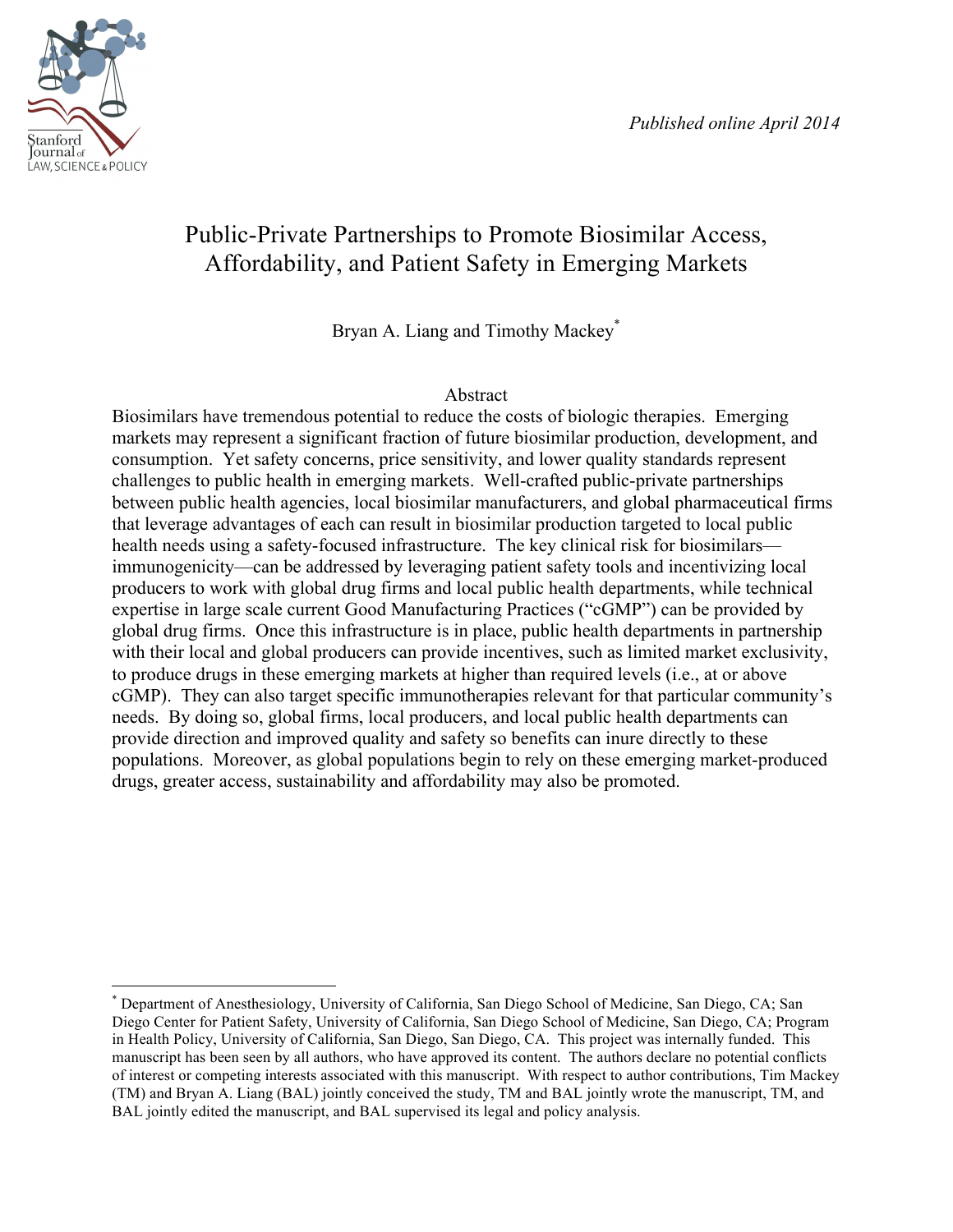| II. BIOLOGIC PATIENT SAFETY SYSTEMS AND PUBLIC-PRIVATE PARTNERSHIPS 5 |  |
|-----------------------------------------------------------------------|--|
|                                                                       |  |
|                                                                       |  |
|                                                                       |  |
|                                                                       |  |
|                                                                       |  |
| III. PROMOTING QUALITY TO HIGHER LEVELS THROUGH SAFETY POLICY 7       |  |
|                                                                       |  |
|                                                                       |  |
| IV. LEVERAGING cGMP SAFETY POLICY FOR TARGETED DEVELOPMENT  9         |  |
|                                                                       |  |
|                                                                       |  |

#### I. INTRODUCTION

Biologic drugs are complex biotechnology molecules representing the next generation of pharmaceutical treatments and innovation.<sup>1</sup> By 2015, eight of the ten top-selling medications are predicted to be biologics,<sup>2</sup> and global spending for biologics is expected to reach \$200 billion.<sup>3</sup> Yet biologic development is expensive, with growth in the number of associated clinical trials but a lack of sufficient corresponding drug approvals.<sup>4</sup> In crucial emerging markets, including Brazil, Russia, India, and China, biologic treatment can be cost-prohibitive to the point of impeding access, including costs greater than \$40,000/year due to limited drug manufacturing and coverage.<sup>5</sup>

However, price reductions and increased access can occur with biosimilar development. Biosimilars are biologic products not produced by the original manufacturer but that may be substantially similar to originator products. It is crucial to note, however, that biosimilars are more complex than their "generic" drug counterparts in both molecular and organic structure as well as their manufacturing processes.<sup>6</sup> Hence, biosimilars can only be similar to, not identical

 <sup>1</sup> *What Are "Biologics" Questions and Answers*, CENTER FOR BIOLOGICS EVALUATION AND RESEARCH, U.S. FOOD AND DRUG ADMIN., http://www.fda.gov/AboutFDA/CentersOffices/OfficeofMedicalProductsandTobacco/CBER/ ucm133077.htm (last updated Apr. 14, 2009).

<sup>2</sup> Ed Silverman, *Drug Pipeline Loses Pressure*, MANAGED CARE (Aug. 2010), http://www.managedcaremag.com/ archives/1008/1008.pipeline.html.

<sup>3</sup> Tim K. Mackey & Bryan A. Liang, *Promoting Access to Biosimilars: A Public–Private Partnership Model for Biosimilar Development in Underserved Populations*, 1(2) GENERICS AND BIOSIMILARS INITIATIVE J. 84, 84 (2012), *available at* http://gabi-journal.net/promoting-access-to-biosimilars-a-public%E2%88%92private-partnershipmodel-for-biosimilar-development-in-underserved-populations.html. <sup>4</sup> G. R. Woollett, *Innovation in Biotechnology: Current and Future States*, 91(1) CLINICAL PHARMACOLOGY &

THERAPEUTICS 17, 19 (2012). <sup>5</sup> *Biosimilars in Emerging Markets*, BIOSIMILAR NEWS (Sept. 5, 2011, 10:16 AM),

http://www.biosimilarnews.com/biosimilars-in-emerging-markets (noting the very high cost of some biologic treatments); Hillary J. Gross & Feffrey Vietri, *Barriers to Biologic Therapy Use for Autoimmune Disorders in Emerging Markets*, INT'L SOC'Y FOR PHARMACOECONOMICS AND OUTCOMES RESEARCH: 16TH ANNUAL EUROPEAN CONFERENCE (Nov. 2-6, 2013), http://www.kantarhealth.com/docs/publications-citations/barriers-to-biologictherapy-use-for-autoimmune-disorders-in-emerging-markets-.pdf?sfvrsn=4 (linking the high cost of treatment to manufacturing).

<sup>6</sup> *Biosimilars in Emerging Markets*, *supra* note 5.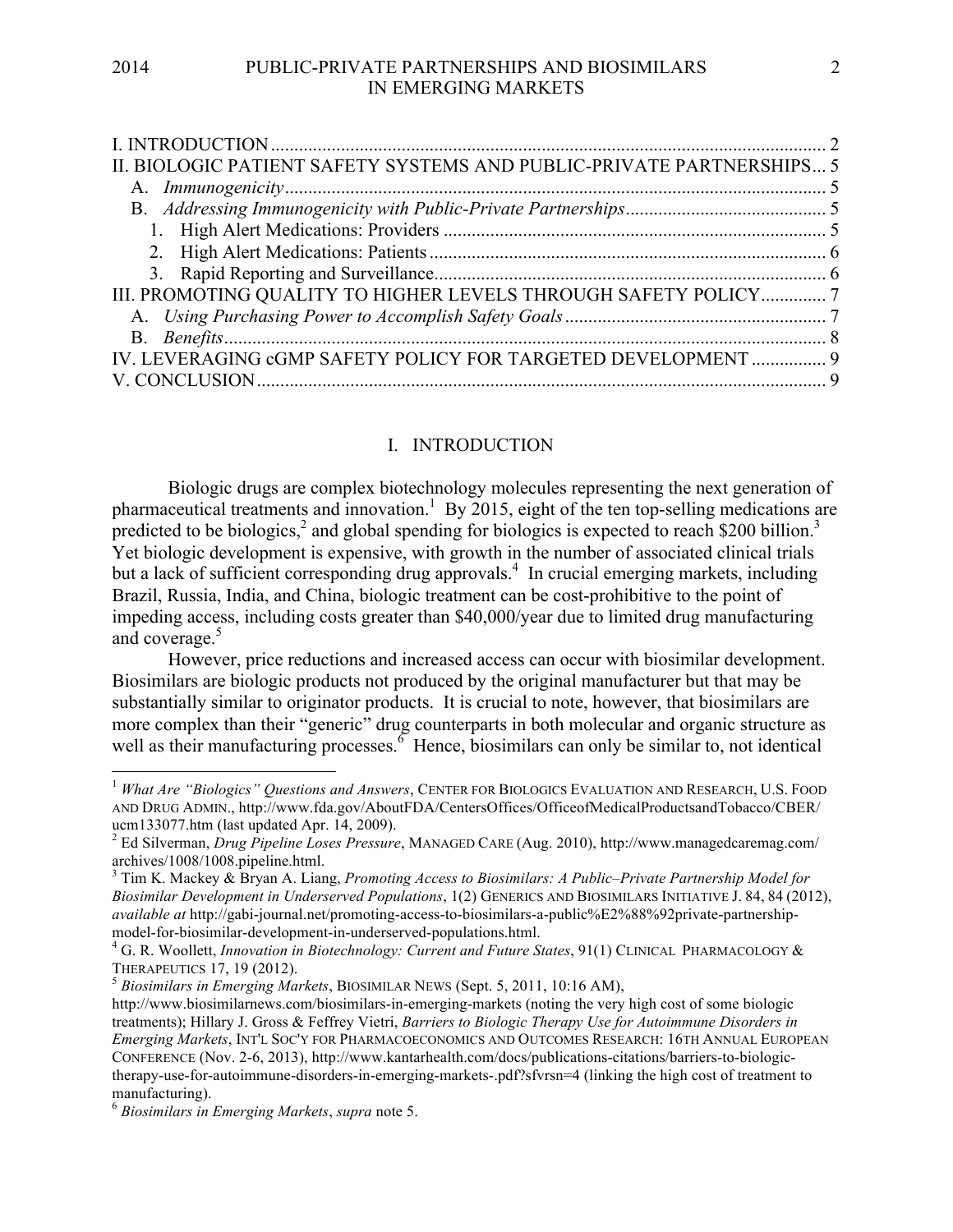with, originator biologic drug formulations due to the complexity, large size, and cell origin of biologic drugs. $<sup>7</sup>$ </sup>

Being a nascent market, the European Union ("EU") has only approved biosimilars since 2006; the United States has only released guidelines and recently approved biosimilars as investigational new drug applications.<sup>8</sup> Other countries such as Australia, Japan, Canada, and South Africa are developing biosimilar pathways, as is the World Health Organization.<sup>9</sup> Ultimately, emerging markets are anticipated to drive and dominate biosimilar development due to drug price sensitivity, double-digit annual market expansion, and significantly lower development costs.<sup>10</sup> Indeed, bringing a biosimilar to market in India does not require current good manufacturing practices ("cGMP") as mandated in developed country markets.<sup>11</sup> In addition, multinational pharmaceutical firms have not focused efforts in emerging markets nor on these products: only 3.8% of the fifteen largest global drug firms' revenues are derived from sales in Brazil, Russia, India, and China, and these revenues are from blockbuster drug sales efforts, not biosimilar or other generic formulation entry.<sup>12</sup>

The social potential for biosimilars is thus significant. There is, however, a fundamental and difficult safety issue associated with biologics and biosimilar development: immunogenicity, which arises when a drug induces unwanted, life threatening immune reactions.<sup>13</sup> Although these reactions can represent a major medical emergency, they are notoriously difficult to predict.<sup>14</sup> For example, an EU-licensed version of erythropoietin developed in the United States caused severe immunogenicity reactions due to a processing change though no reactions were ever observed by patients in the United States.<sup>15</sup> For some of these patients, the processing change resulted in death, permanent dependency on transfusion, and/or renal transplant.<sup>16</sup> However, where consistent and appropriate scientifically-based regulatory standards are applied,

 <sup>7</sup> *Id.*

<sup>&</sup>lt;sup>8</sup> Alexander Gaffney, *FDA Releases Fourth Biosimilar Guidance Outlining New Types of Meetings, REGULATORY* FOCUS (Apr. 1, 2013), https://www.raps.org/focus-online/news/news-article-view/article/3106/fda-releases-fourthbiosimilar-guidance-outlining-new-types-of-meetings.aspx. <sup>9</sup> *European Union*, ALLIANCE FOR SAFE BIOLOGIC MEDICINES, http://safebiologics.org/european-union.php (last

visited Mar. 4, 2014).

<sup>10</sup> *See Pharmaceuticals & Biotech Industry Global Report*, IMAP HEALTHCARE REP. (IMAP), 2011, at 6-7 [hereinafter IMAP], *available at* http://www.imap.com/imap/media/resources/IMAP\_PharmaReport\_8\_

<sup>&</sup>lt;sup>11</sup> S.D. Roger & D. Goldsmith, *Biosimilars: It's Not as Simple as Cost Alone*, 33(5) J. CLINICAL PHARMACY & THERAPEUTICS 459, 461 (2008).<br><sup>12</sup> *See* IMAP, *supra* note 10, at 6-7.<br><sup>13</sup> CENTER FOR BIOLOGICS EVALUATION AND RESEARCH, U.S. FOOD AND DRUG ADMIN., IMMUNOGENICITY

ASSESSMENT FOR THERAPEUTIC PROTEIN PRODUCTS 2 (2013), *available at*

http://www.fda.gov/downloads/Drugs/GuidanceComplianceRegulatoryInformation/Guidances/UCM338856.pdf. <sup>14</sup> *See* Paul Chamberlain, *Immunogenicity of Therapeutic Proteins: Part I: Causes and Clinical Manifestations of <i>Immunogenicity*, 5 REG. REV. 4, 4 (2002).

<sup>&</sup>lt;sup>15</sup> Bryan A Liang & Timothy Mackey, *Emerging Patient Safety Issues Under Health Care Reform: Follow-On Biologics and Immunogenicity*, 7 THERAPEUTICS & CLINICAL RISK MGMT. 489, 490 (2011); *see also* Charles L. Bennett et al., *Long-Term Outcome of Individuals with Pure Red Cell Aplasia and Antierythropoietin Antibodies in Patients Treated with Recombinant Epoetin: A Follow-Up Report from the Research on Adverse Drug Events and Reports (RADAR) Project*, 106(10) BLOOD 3343, 3343-44 (2005), *available at*

http://bloodjournal.hematologylibrary.org/content/106/10/3343.full.pdf (discussing reports of pure red cell aplasia in patients receiving erythropoeitin).

<sup>16</sup> Liang & Mackey, *supra* note 15, at 490.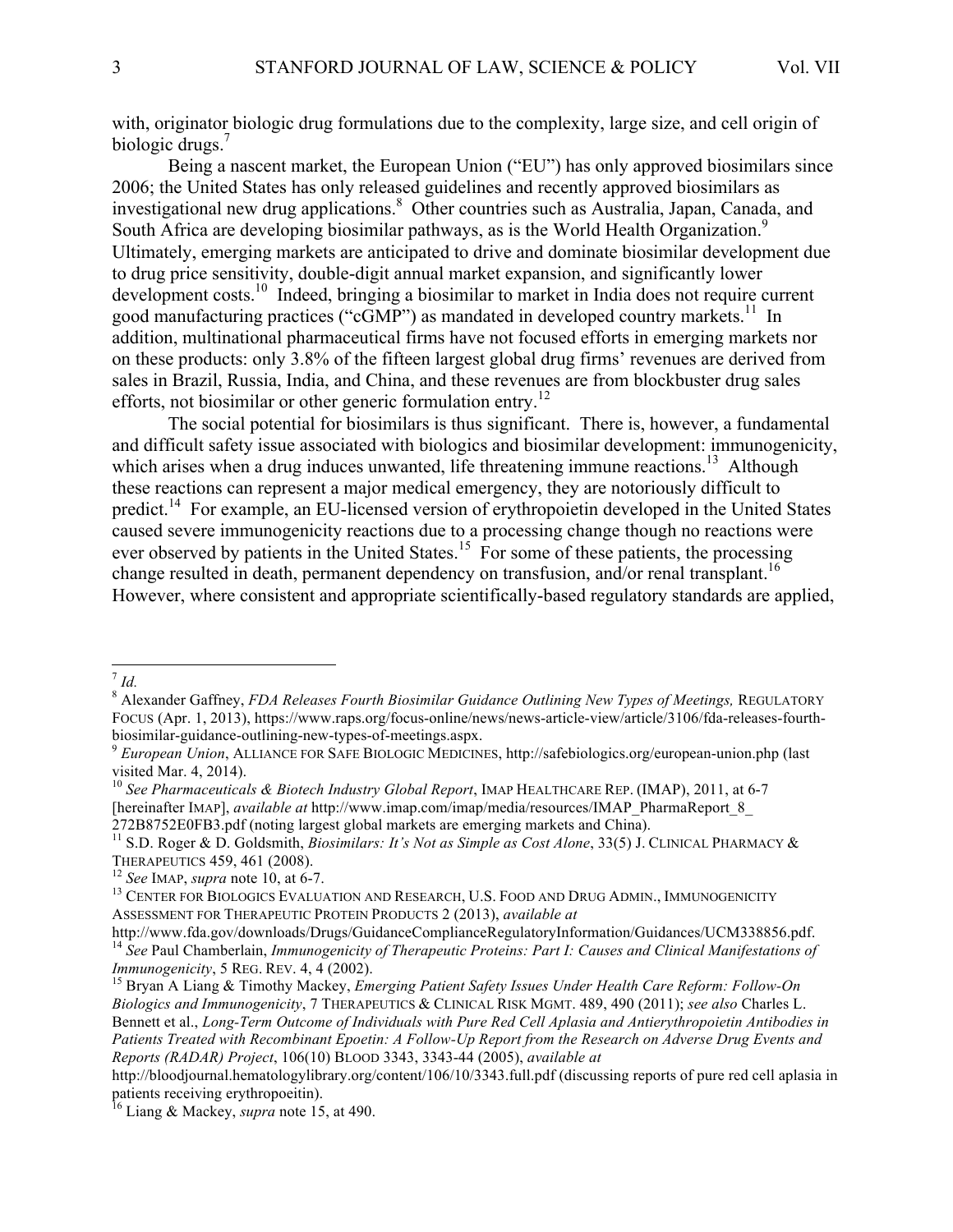#### 2014 PUBLIC-PRIVATE PARTNERSHIPS AND BIOSIMILARS 4 IN EMERGING MARKETS

biosimilar development can be safely achieved alongside the attendant cost savings and improved access, which has been recently demonstrated in Europe.<sup>17</sup>

Emerging markets are consequently at a watershed moment. Emerging market needs are shifting from developing country concerns (e.g., infectious and other communicable diseases) to developed country needs (e.g., cancer treatment and other non-communicable diseases).<sup>18</sup> Hence, emerging market populations increasingly require expensive, complex biologic drugs at reduced prices while their governments simultaneously attempt to promote access and increase investment in infrastructures that address the accompanying safety concerns. Lack of access to these therapies may postpone treatment of otherwise treatable diseases, and preclude access to unmet health needs for many populations while also raising treatment costs.<sup>19</sup>

Furthermore, a spectrum of stakeholders are involved in biosimilar development, many of whom may be leveraged to promote safe biosimilar access and development. Private sector manufacturers and global pharmaceutical firms as well as local public health agencies all have important needs to promote high quality, competitive biosimilars. Each has important capacities that can be leveraged through well-structured public-private partnerships ("PPPs").<sup>20</sup> These PPPs can promote safety and cheaper biosimilar development through lower labor costs and technology transfer, and subsequently provide access to therapies relevant to the particular country's specific public health needs.<sup>21</sup> Building on strengths and shared interests of public health agencies, local manufacturers, and global pharmaceutical firms, these PPPs can drive competition for higher quality, essential biosimilars beyond in-country mandated levels, and can incentivize development of drugs relevant to the public health needs of that community.

In Part II, we describe medication patient safety systems, and how extant tools are available that can be applied to biosimilars. These include designation of biosimilars as highalert medications, use of local manufacturer communication infrastructures for patient outreach and education, and use of local public health agency knowledge of community needs and communication systems to develop additional education and dissemination, both for providers and patients.

In Part III, we describe integration of the extant biologic patient safety tools with additional safety policies to promote higher-level quality production. This includes focusing upon a single identified biosimilar for rapid immunogenicity source determination. In addition, PPPs can be developed that incentivize local manufacturers to produce at higher quality levels in exchange for government-based limited exclusivity, procurement contracts, and other benefits that can be coordinated and made available with public health agencies and hospitals.

In Part IV, we make a proposal to integrate local production for targeted therapies at cGMP levels—the standard for highly regulated, developed markets—into emerging market production of biosimilars. Incentivizing the identification of priority disease states and therapies by public health agencies can promote local high quality treatments, improve needed access to essential treatments, and promote product use in developed markets. This strategy has the

<sup>&</sup>lt;sup>17</sup> Mark McCamish & Gillian Woollett, *The State of the Art in the Development of Biosimilars*, 91(3) CLINICAL PHARMACOLOGY & THERAPEUTICS 405, 405 (2012).

<sup>&</sup>lt;sup>18</sup> Rachel Nugent, *Chronic Diseases in Developing Countries: Health and Economic Burdens*, 1136 ANN, N.Y. ACAD. SCI. 70, 70 (2008).<br><sup>19</sup> McCamish & Woollett, *supra* note 17, at 405.<br><sup>20</sup> Sania Nishtar, *Public-Private 'Partnerships' in Health – A Global Call to Action*, 2 HEALTH RES. POL'Y & SYS. 5,<br>7 (2004); Mackey & Liang,

<sup>&</sup>lt;sup>21</sup> Nishtar, *supra* note 20, at 7; *see also Liang & Mackey, <i>supra* note 15, at 491-92.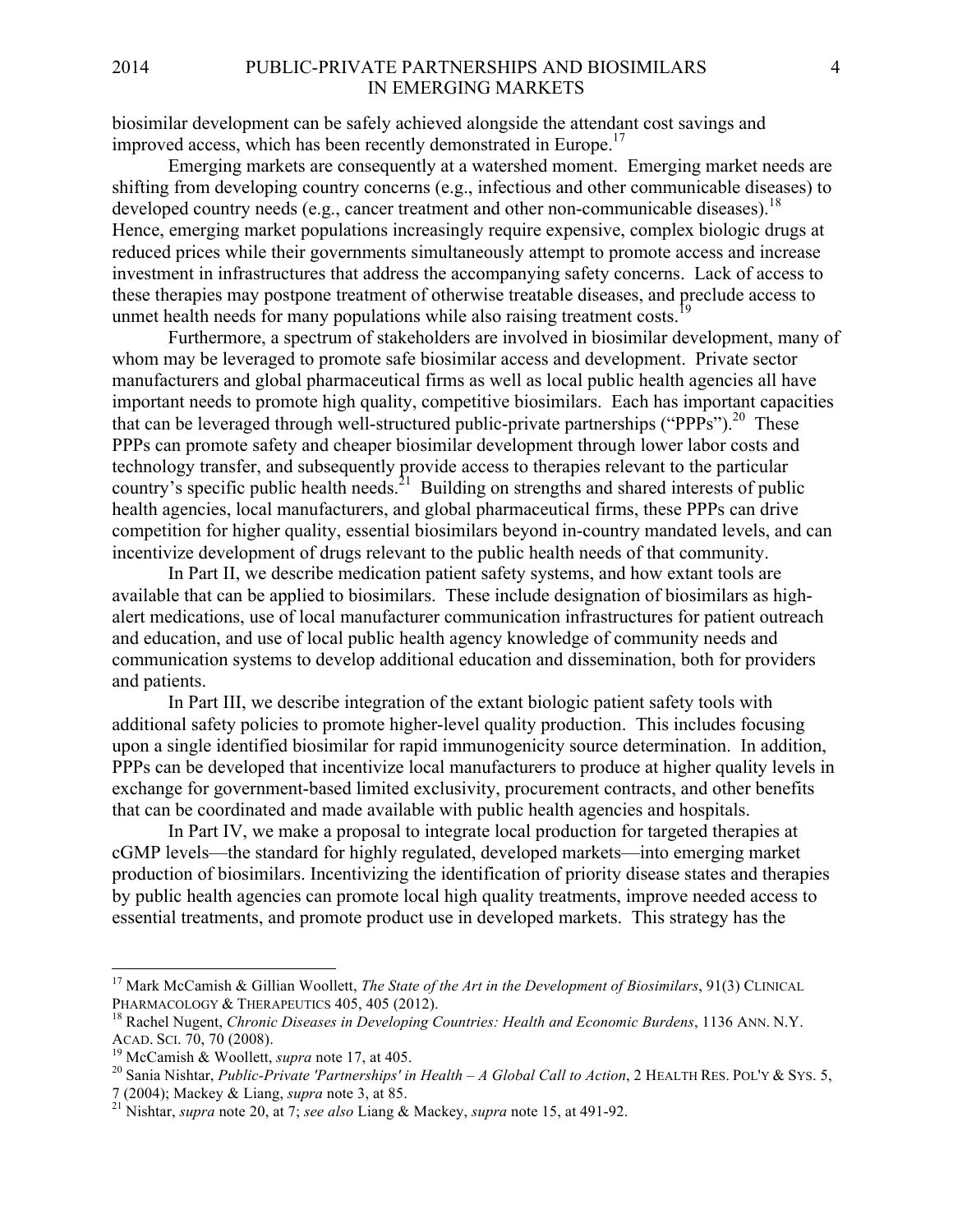potential to increase the cost savings from, and simultaneously enhance access to, biosimilars globally.

#### II. BIOLOGIC PATIENT SAFETY SYSTEMS AND PUBLIC-PRIVATE PARTNERSHIPS

#### A. *Immunogenicity*

The paramount issue in biosimilar integration into emerging market delivery systems is addressing the threat of immunogenicity. Because manufacturers without the benefit of originator information and data will largely produce biosimilars, $^{22}$  immunogenicity issues may be magnified in emerging markets.

This situation is exacerbated by the fact that there is no uniform method of biosimilar naming, which makes rapid identification of the manufacturing source highly challenging.<sup>23</sup> In addition, varying laws and regional and bilateral trade agreements protect exclusivity of biologic clinical test data, increasing the opportunity for safety failure from a lack of necessary data.<sup>24</sup> Such exclusivity grants may complicate attempts to develop safe and uniform biologic products.25 Moreover, emerging market public health agencies and local manufacturers likely lack the experience or necessary infrastructure to address emerging immunogenicity challenges, adding to the vulnerability of emerging markets to immunogenicity events.

#### B. *Addressing Immunogenicity with Public-Private Partnerships*

## 1. High Alert Medications: Providers

Public-private partnerships could reduce immunogenicity risks by promoting patient safety standards. For example, public health agencies could create "high-alert medication" warnings similar to those established by the United States Institute for Safe Medication Practices ("ISMP").26 Local public health departments would use established provider communications systems to disseminate information deeming biosimilars high-alert medications. This information would be accompanied by publicly-available ISMP tools and recommendations, such as sign out sheets, warnings in prescriber areas, and relevant trainings.

In addition, local manufacturers could coordinate and partner with public health departments to ensure uniform biosimilar packaging and labeling to reinforce this messaging, and ensure that immunogenicity risks are communicated to providers and staff. For example, a simple, inexpensive paper tape label or other standard packaging common to all biosimilars can be announced, designated by local public health agencies, and used by local manufacturers. Uniform packaging and labeling efforts create greater opportunities for coordination between public health agencies, providers, and local manufacturers, allowing more effective and efficient dissemination of biosimilar warnings and general information.

Beyond benefiting clinicians, such a provider education approach would be of tremendous benefit to manufacturers. By participating with public health agencies,

<sup>&</sup>lt;sup>22</sup> Bryan A. Liang, Regulating Follow-On Biologics, 44 HARV. J. ON LEGIS. 363, 371 (2007).<br><sup>23</sup> Liang & Mackey, *supra* note 15, at 490.<br><sup>24</sup> Test Data Protection for Medical Inventions, KNOWLEDGE ECOLOGY INT'L, http://k visited Mar. 4, 2014).

<sup>&</sup>lt;sup>25</sup> See generally, Henry Grabowski et al., Data Exclusivity for Biologics, 10(1) NATURE REV. DRUG DISCOVERY 15 (2011), *available at* http://fds.duke.edu/db/attachment/1592 (discussing exclusivity and challenges to innovation rather than focusing upon safety).

<sup>&</sup>lt;sup>26</sup> *ISMP's List of High-Alert Medications, INST. FOR SAFE MEDICATION PRAC.* (2012), http://www.ismp.org/Tools/ highalertmedications.pdf; Liang & Mackey, supra note 15, at 491-92.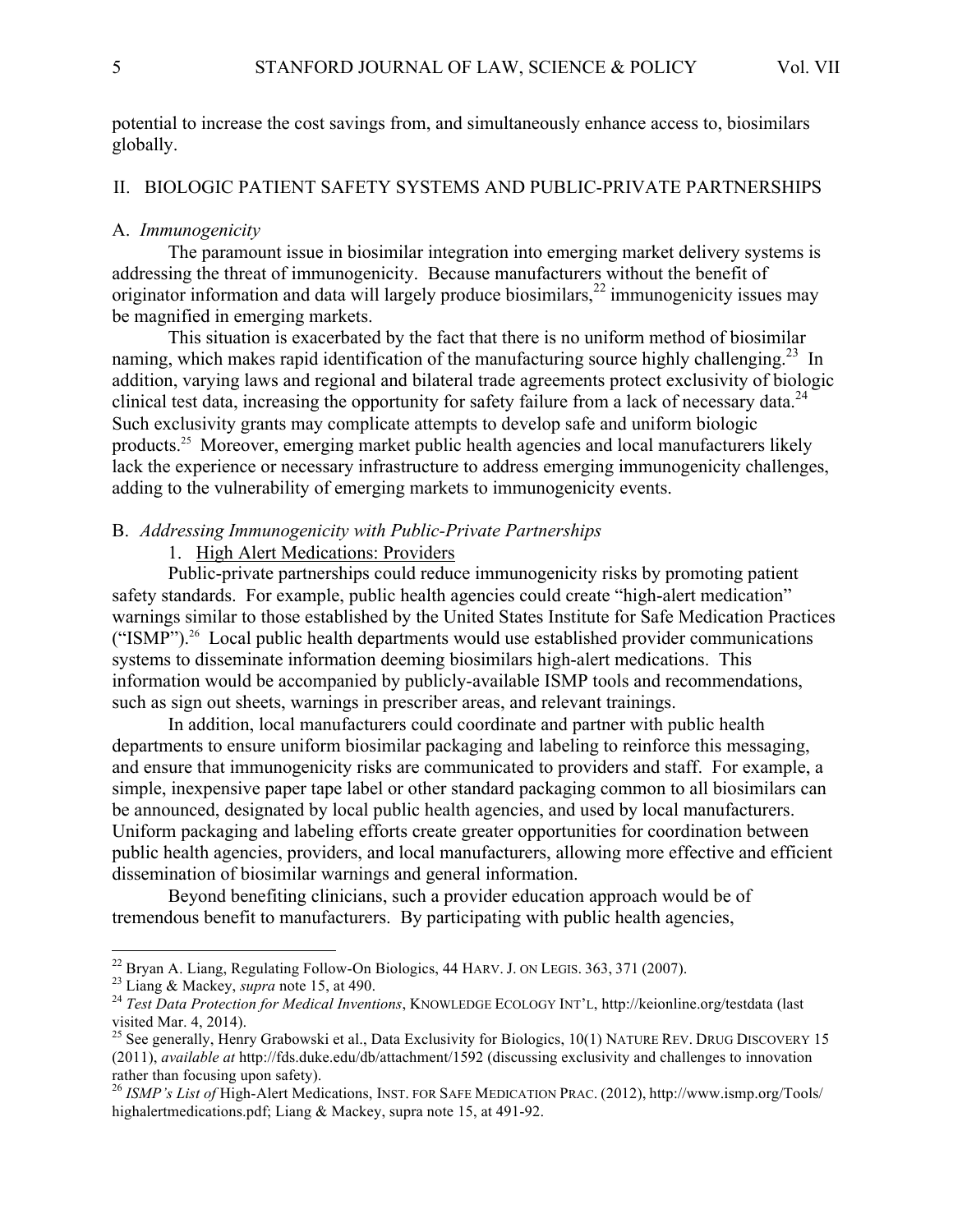#### 2014 PUBLIC-PRIVATE PARTNERSHIPS AND BIOSIMILARS 6 IN EMERGING MARKETS

manufacturers would have lower dissemination costs regarding their drug, show their public concern regarding their product, and provide safety information and marketing simultaneously for their specific product. Public health entities would also benefit significantly. With PPPs, public health authorities can ensure that communication is accurate using manufacturer clinical data, while ensuring that information is balanced and transparent without the use of traditional and questionable aggressive marketing campaigns that have plagued drug marketing in the past.<sup>27</sup>

Ideally, such safety communication systems should be co-developed between the public and private sector to ensure the benefits listed above. This could potentially include development of technical labeling and safety communication details by industry, with final decision-making on form and content by the in-country public health agency and drug regulatory agency. This would allow sharing of firm drug-specific expertise and ensure conformity with national drug labeling and marketing requirements.

## 2. High Alert Medications: Patients

Building upon provider efforts, patient educational efforts are also critically needed to ensure safe access to biosimilars made available in emerging country markets. PPPs should leverage public health agency knowledge of local needs and existing infrastructure to reach patients, as well as provide easily recognizable information on biosimilars, immunogenicity, and safety through labeling. In addition, local manufacturers should also employ their own community marketing outreach systems, again in coordination with public health messages, to disseminate biosimilar risk information to potential patients.

Global private-sector pharmaceutical partners and manufacturers can contribute to patient-centered immunogenicity information by providing content tailored to a specific biosimilar product used in other markets. This includes particular drug immunogenicity causes related to packaging, storage, administration, and type of patient. Drawing upon the technical experience of complying with labeling and safety warning mandates from drug regulatory agencies when producing previous biosimilar (and biologic) drugs, global pharmaceutical firms can jointly assist with local manufacturers and public health agencies in crafting culturally sensitive and appropriate communications for maximum patient impact and comprehension. In this manner, patients are provided with locally-vetted biosimilar communications that build upon global firm expertise, local manufacturer presence, and public health agency knowledge and dissemination infrastructures.

#### 3. Rapid Reporting and Surveillance

Early detection and surveillance systems are imperative to ensure pharmacovigilance for high-risk drugs such as biosimilars because of the potential for severe and sometimes lifethreatening immunogenicity reactions. These rapid reporting and immunogenicity surveillance systems used to establish robust pharmacovigilance can also be jointly created through PPPs.

Global firms have extensive experience developing and using adverse event reporting systems and can provide comparative assessments for emerging markets. Local manufacturers can leverage the foundation of global pharmaceutical firm knowledge regarding reporting and surveillance to provide insights into extant reporting systems and processes being considered, while still remaining sensitive to their specific production environments in the particular

<sup>&</sup>lt;sup>27</sup> See generally Bryan A. Liang & Tim Mackey, Direct-to-Consumer Advertising with Interactive Internet Media: Global Regulation and Public Health Issues, 305(8) J. AM. MED. ASS'N 824 (2011) (discussing issues with pharmaceutical company marketing and penalties associated with off label marketing).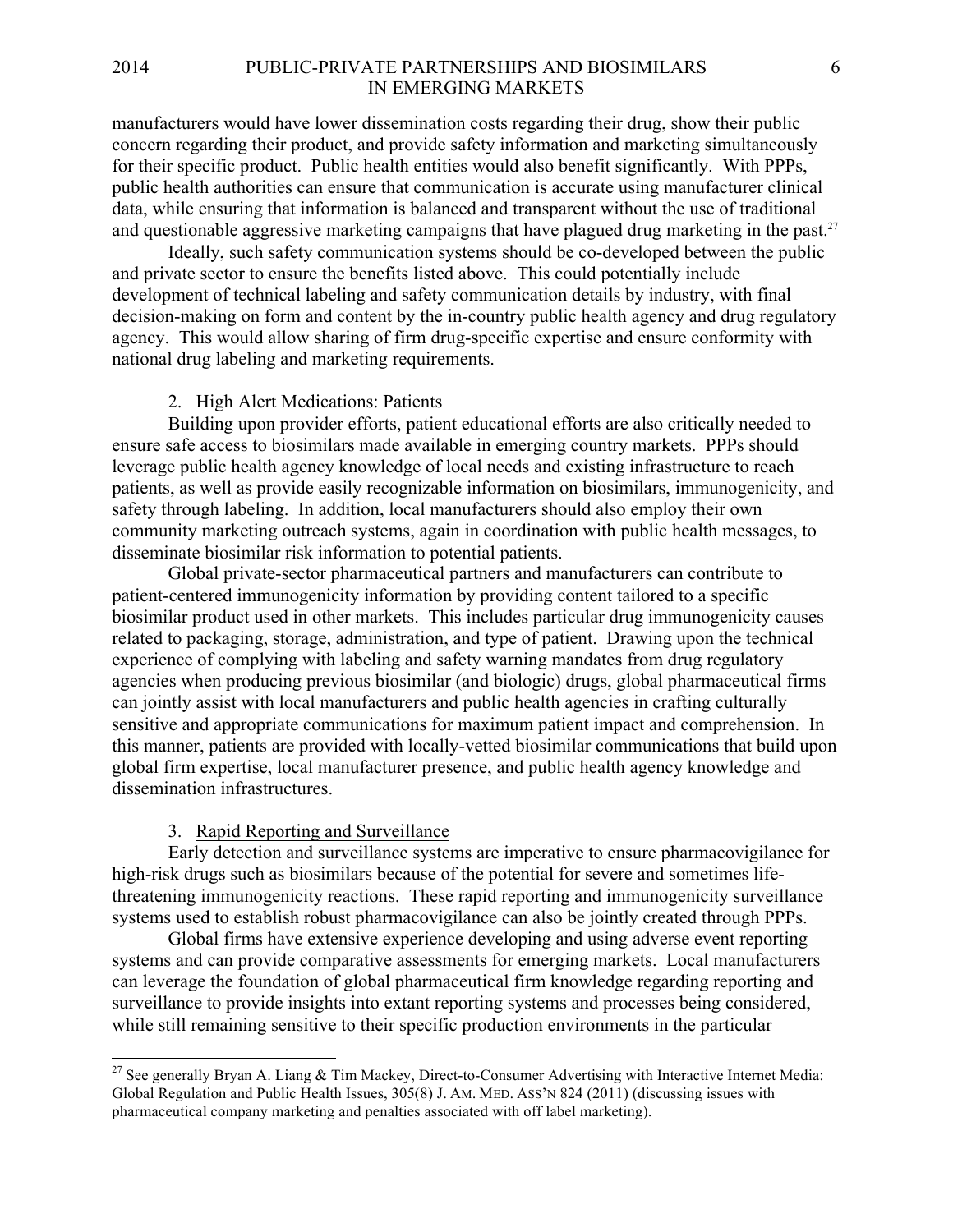emerging market. Public health agencies can contribute perspectives on the practical workings of current adverse event detection and surveillance systems and on the potential for integration. This can also include exploration of resources that can be allocated to jointly crafted systems, and it can provide opportunities to identify immunogenicity target strategies within these PPPs.

In combination, a proactively designed, comparatively assessed, and locally sensitive safety structure can result. The system may be built upon emerging technology solutions, including use of electronic auxiliary labels and automated alerts as local health information technology systems develop, as well as social media, mobile handset technology for safety communications, and other technological approaches to address biosimilar immunogenicity where available in emerging markets.

Functionally, the system can also be expanded beyond immunogenicity concerns. A wide array of public health issues implicating a spectrum of communication needs—including drug recalls, other post-market surveillance, counterfeit drugs, food safety, pandemic warnings, and other concerns—can be rapidly communicated using the immunogenicity safety infrastructure. The result can be a jointly-designed, culturally-competent biosimilars education and communication system that maximizes detection of biosimilar patient care concerns and is flexible to permit integration of additional components and to be used for other public health communication goals.

## III. PROMOTING QUALITY TO HIGHER LEVELS THROUGH SAFETY POLICY

## A. *Using Purchasing Power to Accomplish Safety Goals*

As a safety matter,  $^{28}$  standardization of purchase and use of biosimilars is crucial. Because of biosimilar naming challenges, governments and facilities using biosimilars should consider purchasing only one authorized version to permit prompt identification and forensic analysis of any product that results in immunogenicity and related adverse patient safety events, avoiding delays in determining which specific biosimilar was used.

Leveraging this need for safety, PPPs that incentivize local producers to manufacture at higher-quality levels can create an infrastructure that results in joint safety engagement. Through PPPs, public health agencies can grant longer term and/or limited exclusive biosimilar supply and procurement arrangements with local firm partners that commit to manufacturing biosimilars at cGMP levels and at agreed-upon prices that ensure domestic access.<sup>29</sup> Global firm partners clearly can contribute in this area due to their extensive technical experience in cGMP production as well as by providing capital investment and potential technology transfer and licensing for the shared effort of creating higher quality biosimilars beyond that level required by the emerging market's domestic laws.

This leveraging of cGMP quality level production is important. Harmonized good manufacturing and science practices in these environments vary, and concerns have been raised

<sup>&</sup>lt;sup>28</sup> See id. (discussing immunogenicity risks for biosimilars). Note that the "stock out" issue, where medicine availability may be at risk if one producer has a temporary or permanent reduction/cessation in production, can be addressed by having the exclusive manufacturer reserve an estimated 3 month supply as a deposit to the government for use in the event of such supply challenges. This should be coupled with mandated notification requirements for any anticipated shortages, similar to USA efforts. *See* Food and Drug Administration Safety and Innovation Act, Pub. L. No. 112-144, §§ 1001-1008, 126 Stat. 993 (2012) (mandating companies report changes likely to reduce production of life-saving drugs that could lead to a shortage to the secretary of Health and Human Services). 29 Mackey & Liang, *supra* note 3, at 86.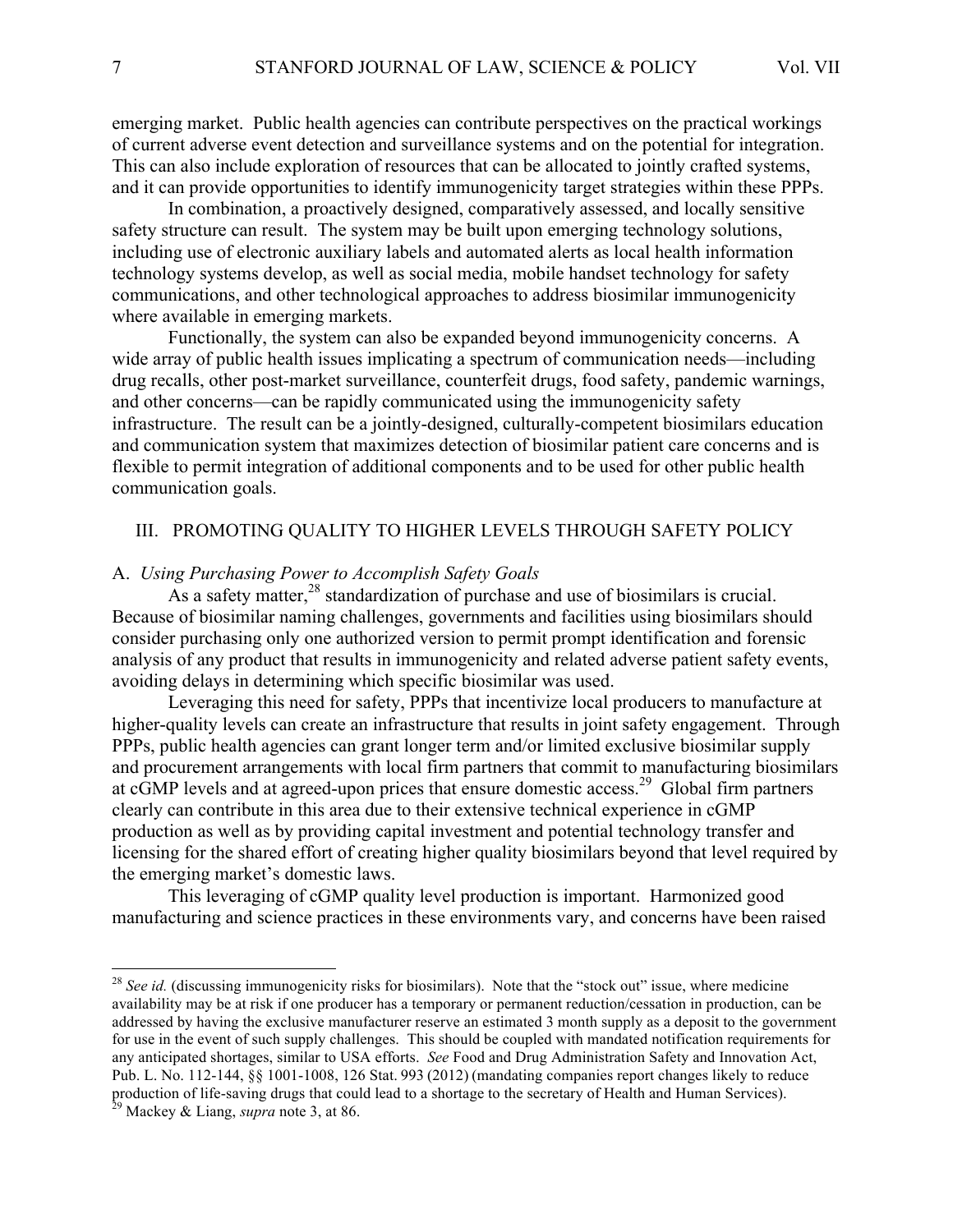regarding quality of produced biologics in many emerging economies.<sup>30</sup> Local producers committing to cGMP can consequently obtain local market benefits from higher-level quality production.

Other inducements and benefits for cGMP production can also be considered. Facilitated national formulary inclusion into public hospitals as well as expedited drug regulatory approval and review are both readily available and can serve as persuasive motivators for these quality partnerships.<sup>31</sup> Continued opportunities for leveraging economic benefits with increased quality can be identified, and the PPP strategy can also be utilized when these arise.

#### B. *Benefits*

Through this approach, both public health and emerging market patients can benefit from local development and manufacturing of essential biologic drugs. This includes potentially lower priced biosimilars to improve access and higher quality products delivered within a vigorous, cooperative, stakeholder-designed drug safety system.<sup>32</sup>

Local manufacturers gain access to manufacturing capacity and the ability to serve the local market. Local manufacturers also gain from capacity strengthening, investment, technical assistance from global innovator firms, and revenue generation from product sales.<sup>33</sup> Global pharmaceutical firms receive an increased market share and ensure appropriate cGMP standards for their associated products while simultaneously serving a market where there may be market or regulatory barriers to entry requiring local expertise. Furthermore, global firm partners can benefit through lower cost biosimilar development at cGMP levels that may ultimately be accessible and reach highly-regulated markets that lack sufficient coverage. This system hence potentially opens up large, developed-country markets that may be crucial for economic viability of biosimilar production by local emerging market manufacturers in the future.

Such combinations could be facilitated through equitable technology transfer arrangements using voluntary or "out" licensing agreements, as well as through potential joint venture efforts with the primary mission of making biosimilars more accessible to populations where such treatments may not be currently available. This can be modeled using offset agreements, as primarily used in defense contracts, whereby a global firm agrees to buy products/services from the national government seeking access to biosimilars in the PPP in order to "offset" some or all of the national government's outlay for the transaction.<sup>34</sup> In this case, a national government through the PPP could request direct offsets (such as co-production with a local manufacturer) or indirect offsets (such as export or marketing assistance or foreign direct investments in infrastructure) to offset the cost of voluntary license fees for technology transfers associated with production of the biosimilar. Either can create important incentives for assessing

 <sup>30</sup> *See* Simon D. Roger, *Biosimilars: How Similar or Dissimilar Are They?*, 11 NEPHROLOGY 341, 344 (2006) (noting less stringent safety requirements in South-East Asian countries); *see also* Roger & Goldsmith, *supra* note

<sup>11,</sup> at 462 (discussing increased adverse reactions due to small changes in formulation of EPREX). <sup>31</sup> *See* Mackey & Liang, *supra* note 3, at 86 (noting that drug regulatory agencies will offer expedited review and approval in exchange for agreement to meet cGMP standards).

<sup>&</sup>lt;sup>32</sup> *Id.* at 86-87.<br><sup>33</sup> *Id.* at 87.<br><sup>34</sup> An offset agreement is an agreement between two parties whereby a supplier agrees to buy products from the party to whom it is selling, in order to win the buyer as a customer and offset the buyer's outlay. Generally the seller is a foreign company and the buyer is a government that stipulates that the seller must then agree to buy products from companies within their country. *See 76th Annual Report*, 76 BANK FOR INT'L SETTLEMENTS 1, 28 (2006), *available at* http://www.bis.org/publ/arpdf/ar2006e.pdf (describing offset agreements and their use).